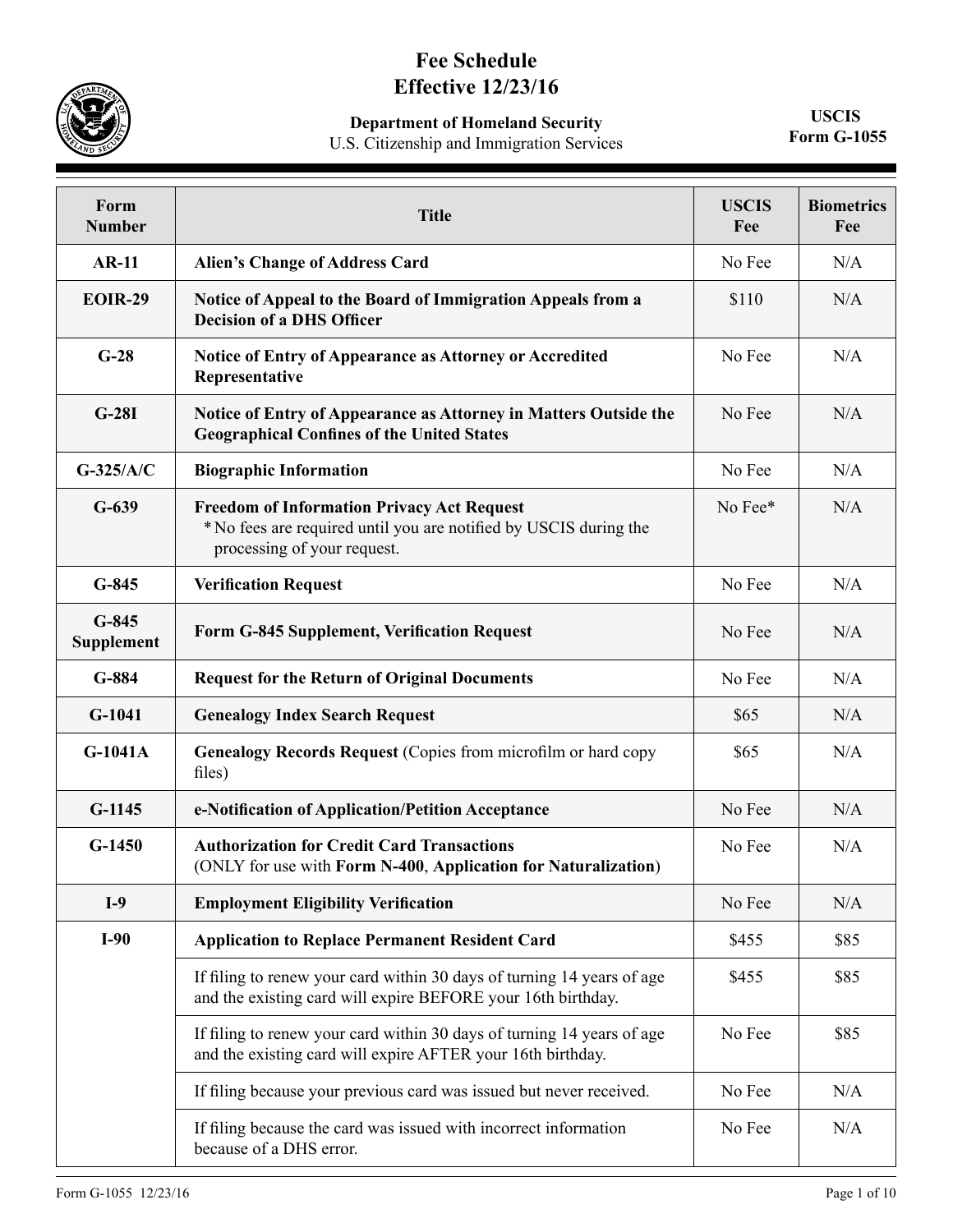| Form<br><b>Number</b> | <b>Title</b>                                                                                                                                                                                                                                                                                      | <b>USCIS</b><br>Fee                          | <b>Biometrics</b><br>Fee               |
|-----------------------|---------------------------------------------------------------------------------------------------------------------------------------------------------------------------------------------------------------------------------------------------------------------------------------------------|----------------------------------------------|----------------------------------------|
| $I-102$               | <b>Application for Replacement/Initial Nonimmigrant</b><br><b>Arrival-Departure Document</b>                                                                                                                                                                                                      | \$445                                        | N/A                                    |
|                       | If you are a nonimmigrant military member in the U.S. Armed Forces<br>or you are participating in a NATO or Partnership for Peace military<br>program under the SOFA and you are requesting an initial Form I-94.                                                                                 | No Fee                                       | N/A                                    |
| $I-129$               | <b>Petition for a Nonimmigrant Worker</b><br>* A biometric services fee is required if the alien is lawfully present in<br>the CNMI when applying for an initial grant of nonimmigrant status.                                                                                                    | \$460                                        | $N/A^*$                                |
|                       | Supplemental fees are required from certain employers for the American<br>Competitiveness and Workforce Improvement Act (ACWIA) or Fraud<br>Prevention and Detection. To determine if you are required to pay these<br>fees, see the "What Is the Filing Fee" section of Form I-129 Instructions. | See Form<br>Instructions                     | N/A                                    |
| $I-129CW$             | <b>Petition for a CNMI-Only Nonimmigrant Transitional Worker</b>                                                                                                                                                                                                                                  | \$460                                        | N/A                                    |
|                       | If the beneficiary is present in the CNMI and filing for initial grant of<br>CW-1 status.                                                                                                                                                                                                         | \$460                                        | \$85                                   |
|                       | A supplemental educational funding fee per beneficiary, per year, is<br>mandated by Public Law 110-229.                                                                                                                                                                                           | \$150                                        | N/A                                    |
| $I-129F$              | Petition for Alien Fiance'(e)                                                                                                                                                                                                                                                                     | \$535                                        | N/A                                    |
|                       | For K-3 status based on Form I-130, Petition for Alien Relative,<br>filed by the same U.S. citizen spouse.                                                                                                                                                                                        | No Fee                                       | N/A                                    |
| <b>I-129S</b>         | <b>Nonimmigrant Petition Based on Blanket L Petition</b>                                                                                                                                                                                                                                          | No Fee                                       | N/A                                    |
|                       | Fees are required from some petitioners for Fraud Prevention and<br>Detection and Public Law 114-113. To determine if you are required<br>to pay these fees, see the "What Is the Filing Fee" section of Form<br>I-129S Instructions.                                                             | See Form<br>Instructions                     | N/A                                    |
| $I-130$               | <b>Petition for Alien Relative</b>                                                                                                                                                                                                                                                                | \$535                                        | N/A                                    |
| $I-131$               | <b>Application for Travel Document</b>                                                                                                                                                                                                                                                            | Varies                                       | Varies                                 |
|                       | If filing for a <b>Reentry Permit</b> for an applicant who is:<br>1. Under 14 years of age or 80 years of age or older; or<br>2. 14 years of age and older but under 80 years of age.                                                                                                             | 1. \$575<br>2. \$575                         | 1. N/A<br>2. \$85                      |
|                       | If filing for a Refugee Travel Document for an applicant who is:<br>1. Under 14 years of age;<br>2. 14 years of age or older, but under 16 years of age;<br>3. 16 years of age or older, but under 80 years of age<br>4. 80 years of age or older.                                                | 1. \$105<br>2. \$105<br>3. \$135<br>4. \$135 | 1. N/A<br>2. \$85<br>3. \$85<br>4. N/A |
|                       | If filing for an Advance Parole Document.                                                                                                                                                                                                                                                         | \$575                                        | N/A                                    |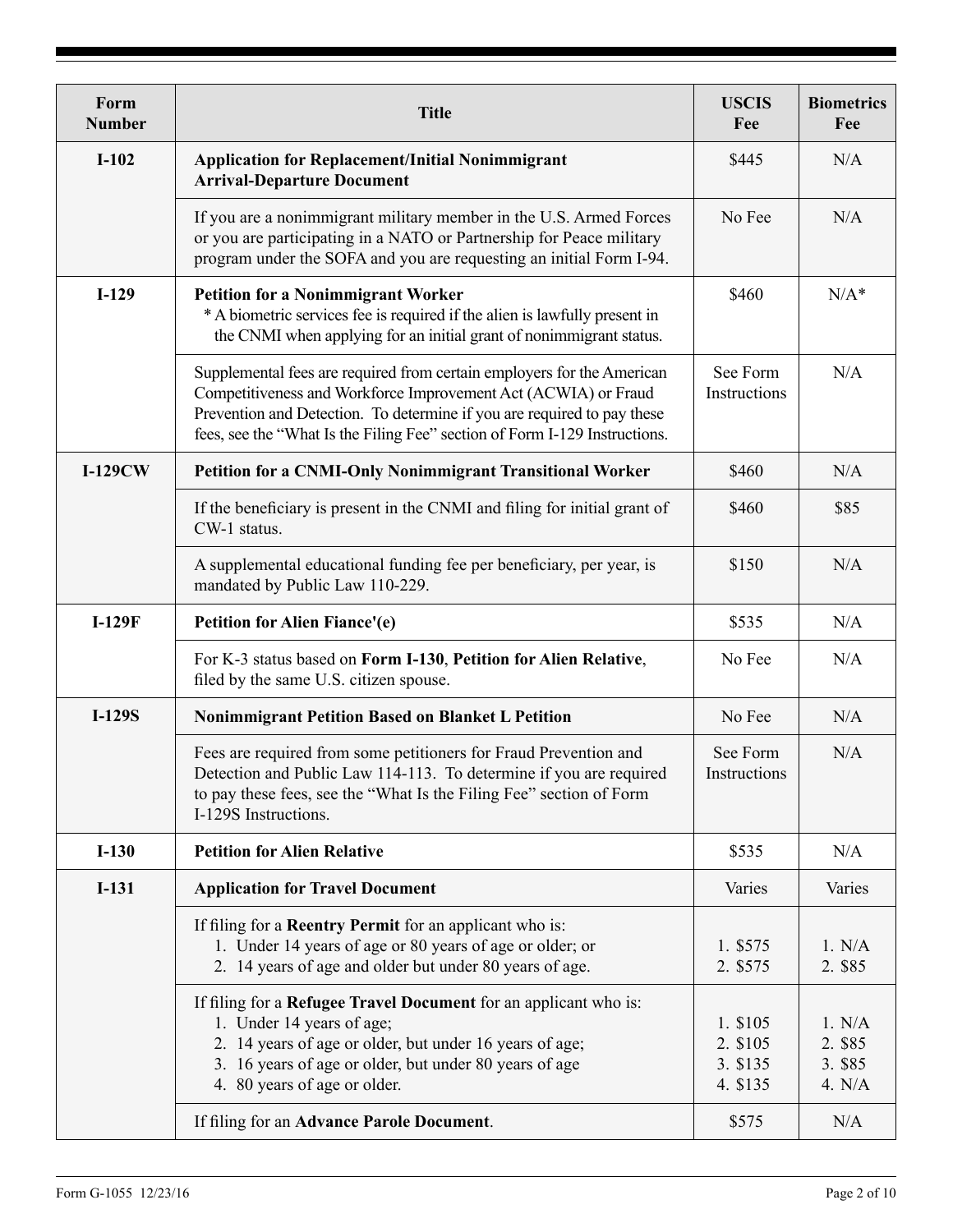| Form<br><b>Number</b> | <b>Title</b>                                                                                                                                                                                                | <b>USCIS</b><br>Fee | <b>Biometrics</b><br>Fee |
|-----------------------|-------------------------------------------------------------------------------------------------------------------------------------------------------------------------------------------------------------|---------------------|--------------------------|
| $I-131$<br>continued  | If you filed Form I-485 on or after July 30, 2007, and you paid the<br>required Form I-485 application fee, then no fee is required to file for<br>an Advance Parole Document or a Refugee Travel Document. | No Fee              | N/A                      |
| $I-131A$              | <b>Application for Travel Document (Carrier Documentation)</b>                                                                                                                                              | \$575               | N/A                      |
| $I-134$               | <b>Affidavit of Support</b>                                                                                                                                                                                 | No Fee              | N/A                      |
| $I-140$               | <b>Immigrant Petition for Alien Worker</b>                                                                                                                                                                  | \$700               | N/A                      |
| $I-191$               | Application for Relief Under Former Section 212(c) of the<br><b>Immigration and Nationality Act (INA)</b>                                                                                                   | \$930               | N/A                      |
| $I-192$               | <b>Application for Advance Permission to Enter as a Nonimmigrant</b>                                                                                                                                        | Varies              | N/A                      |
|                       | If filing with USCIS                                                                                                                                                                                        | \$930               | N/A                      |
|                       | If filing with CBP                                                                                                                                                                                          | \$585               | N/A                      |
| $I-193$               | Application for Waiver of Passport and/or Visa                                                                                                                                                              | \$585               | N/A                      |
| $I-212$               | Application for Permission to Reapply for Admission Into the<br><b>United States After Deportation or Removal</b>                                                                                           | \$930               | N/A                      |
| $I-290B$              | <b>Notice of Appeal or Motion</b>                                                                                                                                                                           | \$675               | N/A                      |
|                       | If filed to appeal a denial of a petition for a special immigrant visa by<br>a Special Immigrant Iraqi or Afghan national who worked for or on<br>behalf of the U.S. Government in Iraq or Afghanistan.     | No Fee              | N/A                      |
| $I-360$               | Petition for Amerasian, Widow(er), or Special Immigrant                                                                                                                                                     | \$435               | N/A                      |
|                       | If filing for or as an Amerasian special immigrant.                                                                                                                                                         | No Fee              | N/A                      |
|                       | If self-petitioning as a battered or abused spouse, parent, or child of a<br>U.S. citizen or lawful permanent resident.                                                                                     | No Fee              | N/A                      |
|                       | If filing as a Special Immigrant Juvenile.                                                                                                                                                                  | No Fee              | N/A                      |
|                       | If filing as an Iraqi or Afghan national who worked for or on behalf of<br>the U.S. Government in Iraq or Afghanistan.                                                                                      | No Fee              | N/A                      |
| $I-361$               | Affidavit of Financial Support and Intent to Petition for Legal<br><b>Custody for Public Law 97-359 Amerasian</b>                                                                                           | No Fee              | N/A                      |
| $I-363$               | <b>Request to Enforce Affidavit of Financial Support and Intent to</b><br>Petition for Legal Custody for Public Law 97-359 Amerasian                                                                        | No Fee              | N/A                      |
| $I-407$               | <b>Record of Abandonment of Lawful Permanent Resident Status</b>                                                                                                                                            | No Fee              | N/A                      |
| I-485                 | <b>Application to Register Permanent Residence or Adjust Status</b><br>*A biometric services fee is required from applicants 14 - 78 years<br>of age.                                                       | \$1,140             | \$85*                    |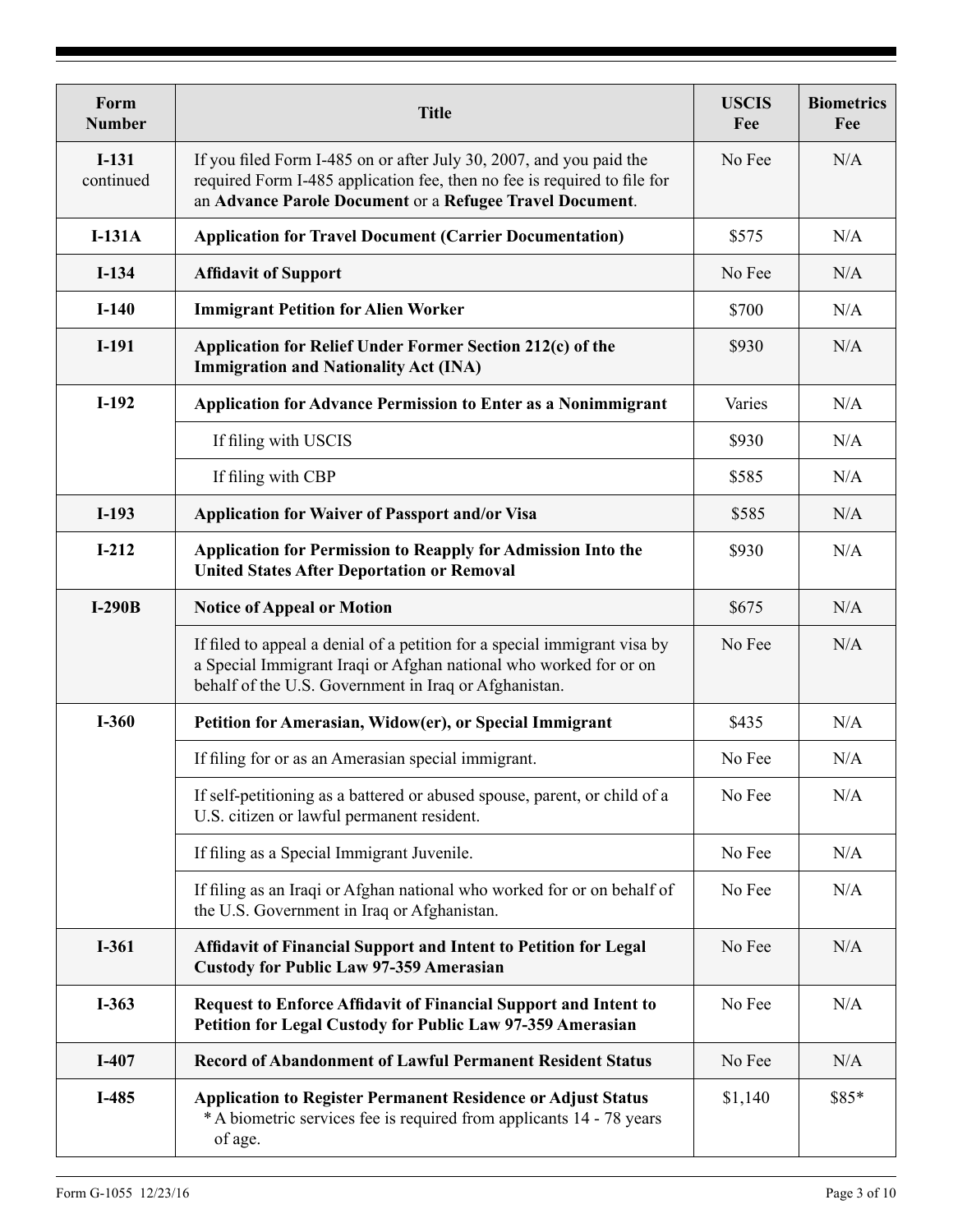| Form<br><b>Number</b> | <b>Title</b>                                                                                                                                                                                                                                                                                                                                                                                      | <b>USCIS</b><br>Fee    | <b>Biometrics</b><br>Fee |
|-----------------------|---------------------------------------------------------------------------------------------------------------------------------------------------------------------------------------------------------------------------------------------------------------------------------------------------------------------------------------------------------------------------------------------------|------------------------|--------------------------|
| I-485<br>(continued)  | If under 14 years of age and:<br>1. Filing with the Form I-485 of at least one parent; or<br>2. NOT filing with the Form I-485 of at least one parent.                                                                                                                                                                                                                                            | 1. \$750<br>2. \$1,140 | 1. N/A<br>2. N/A         |
|                       | If filing for adjustment as a refugee under INA section 209(a).                                                                                                                                                                                                                                                                                                                                   | No Fee                 | N/A                      |
| $I-485A$              | Supplement A to Form I-485, Adjustment of Status Under<br>Section 245(i)                                                                                                                                                                                                                                                                                                                          | \$1,000                | N/A                      |
|                       | If an unmarried child under 17 years of age.                                                                                                                                                                                                                                                                                                                                                      | No Fee                 | N/A                      |
|                       | If the applicant is the spouse or unmarried child under 21 years<br>of age, of a legalized alien and has previously filed Form I-817,<br><b>Application for Family Unity Benefits.</b>                                                                                                                                                                                                            | No Fee                 | N/A                      |
| I-508                 | <b>Request for Waiver of Certain Rights, Privileges, Exemptions and</b><br><b>Immunities</b>                                                                                                                                                                                                                                                                                                      | No Fee                 | N/A                      |
| <b>I-508F</b>         | <b>Request for Waiver of Certain Rights, Privileges, Exemptions,</b><br>and Immunities for French Nationals                                                                                                                                                                                                                                                                                       | No Fee                 | N/A                      |
| $I-526$               | <b>Immigrant Petition by Alien Entrepreneur</b>                                                                                                                                                                                                                                                                                                                                                   | \$3,675                | N/A                      |
| I-539                 | <b>Application to Extend/Change Nonimmigrant Status</b>                                                                                                                                                                                                                                                                                                                                           | \$370                  | N/A                      |
|                       | If filing for V nonimmigrant status (initial, change, or extension)<br>while in the United States. Include Supplement A to Form I-539 for<br>your spouse and any children that are part of your application.                                                                                                                                                                                      | \$370                  | \$85                     |
|                       | If filing for initial nonimmigrant status as a CNMI resident.                                                                                                                                                                                                                                                                                                                                     | \$370                  | \$85                     |
|                       | If filing in A-1, A-2, A-3, G-1, G-2, G-3, G-4, or G-5 nonimmigrant<br>status.                                                                                                                                                                                                                                                                                                                    | No Fee                 | N/A                      |
| I-566                 | <b>Interagency Record of Request - A, G, or NATO Dependent</b><br><b>Employment Authorization or Change/Adjustment To/From</b><br>A, G, or NATO Status                                                                                                                                                                                                                                            | No Fee                 | N/A                      |
| I-589                 | <b>Application for Asylum and for Withholding of Removal</b>                                                                                                                                                                                                                                                                                                                                      | No Fee                 | N/A                      |
| $I-600$               | <b>Petition to Classify Orphan as an Immediate Relative</b><br>* The filing fee is \$775 for each petition, unless the children are<br>birth siblings.<br>** A biometric services fee is required for each adult household<br>member over 18 years of age, unless you filed Form I-600A and<br>any adult members of your household are within the 15-month<br>biometric services validity period. | $$775*$                | \$85**                   |
| $I-600A$              | <b>Application for Advance Processing of an Orphan Petition</b><br>* A biometric services fee is required for each adult household<br>member over 18 years of age.                                                                                                                                                                                                                                | \$775                  | \$85*                    |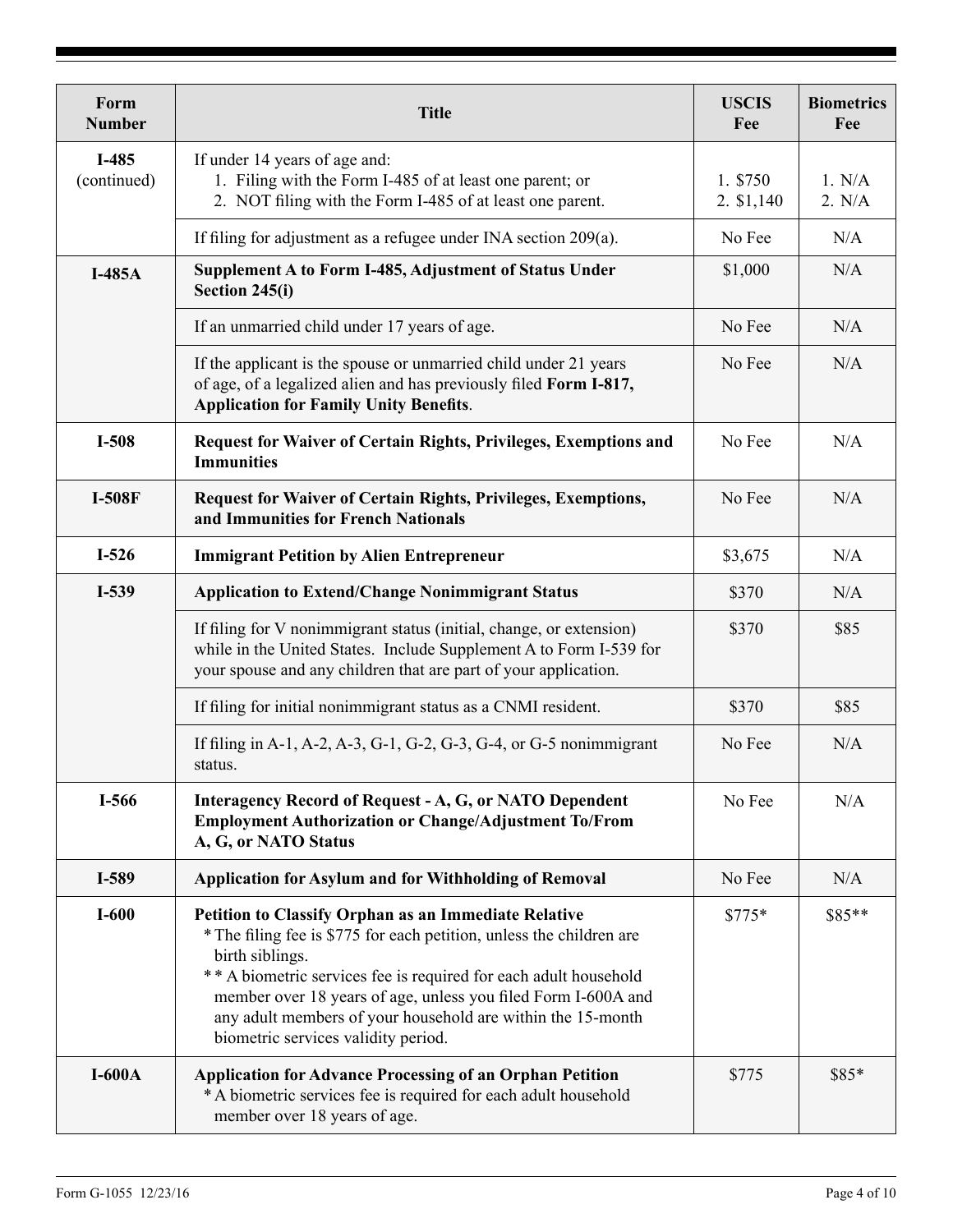| Form<br><b>Number</b> | <b>Title</b>                                                                                                                                                                                                                           | <b>USCIS</b><br>Fee   | <b>Biometrics</b><br>Fee |
|-----------------------|----------------------------------------------------------------------------------------------------------------------------------------------------------------------------------------------------------------------------------------|-----------------------|--------------------------|
| $I-601$               | <b>Application for Waiver of Grounds of Inadmissibility</b>                                                                                                                                                                            | \$930                 | N/A                      |
| $I-601A$              | <b>Application for Provisional Unlawful Presence Waiver</b><br>*A biometric services fee is required for applicants under 79 years<br>of age.                                                                                          | \$630                 | \$85*                    |
| $I-602$               | <b>Application by Refugee For Waiver of Grounds of Excludability</b>                                                                                                                                                                   | No Fee                | N/A                      |
| $I-612$               | <b>Application for Waiver of the Foreign Residence Requirement</b><br>(Under Section 212(e) of the INA, as Amended)                                                                                                                    | \$930                 | N/A                      |
| $I-687$               | <b>Application for Status as a Temporary Resident Under</b><br>Section 245A of the INA<br>*A biometric services fee is required from applicants 14 years of<br>age or older.                                                           | \$1,130               | \$85*                    |
| $I-690$               | <b>Application for Waiver of Grounds of Inadmissibility</b>                                                                                                                                                                            | \$715                 | N/A                      |
| $I-693$               | <b>Report of Medical Examination and Vaccination Record</b>                                                                                                                                                                            | No Fee                | N/A                      |
| $I-694$               | Notice of Appeal of Decision Under Section 210 or 245A of the<br><b>Immigration and Nationality Act</b>                                                                                                                                | \$890                 | N/A                      |
| $I-698$               | <b>Application to Adjust Status From Temporary to Permanent</b><br><b>Resident (Under Section 245A of the INA)</b><br>*A biometric services fee is required from applicants 14 - 78 years<br>of age.                                   | \$1,670               | \$85*                    |
| $I-730$               | <b>Refugee/Asylee Relative Petition</b>                                                                                                                                                                                                | No Fee                | N/A                      |
| $I-751$               | <b>Petition to Remove Conditions on Residence</b><br>* Each conditional resident child listed on the form who is seeking to<br>remove their conditional status is required to submit the biometric<br>services fee, regardless of age. | \$595                 | \$85*                    |
| $I-765$               | <b>Application for Employment Authorization</b>                                                                                                                                                                                        | \$410                 | N/A                      |
|                       | If filing under category (c)(33), Deferred Action for Childhood<br>Arrivals. Include Form I-765WS, Form I-765 Worksheet, with<br>your application.                                                                                     | \$410                 | \$85                     |
|                       | If filing under category $(c)(14)$ , Deferred Action. Include<br>Form I-765WS, Form I-765 Worksheet, with your application.                                                                                                            | \$410                 | N/A                      |
|                       | If filing with Form I-821 for initial registration and:<br>1. Requesting employment authorization and 14 years of age or<br>older but under 66 years of age.<br>2. Requesting employment authorization and under 14 years of age       | 1. \$410<br>2. No Fee | 1. N/A<br>2. N/A         |
|                       | or 66 years of age or older.<br>3. NOT requesting employment authorization.                                                                                                                                                            | 3. No Fee             | 3. N/A                   |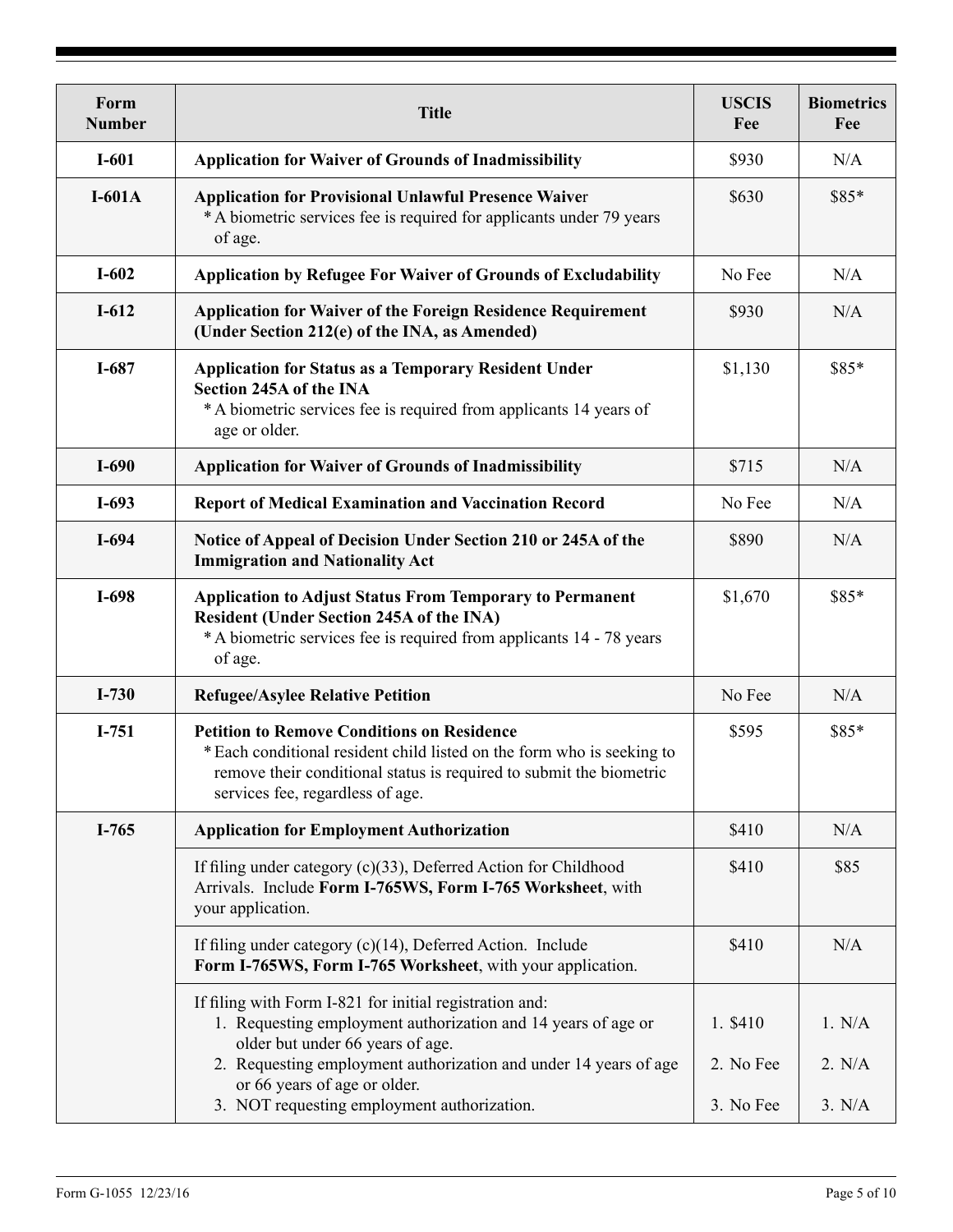| Form<br><b>Number</b>  | <b>Title</b>                                                                                                                                                                                                                                                                                                                                                                                                                                                                                                                                                                                                                                                                                                                                                                                                                                                                                                                                                        | <b>USCIS</b><br>Fee                                                                                                                      | <b>Biometrics</b><br>Fee                                                                                   |
|------------------------|---------------------------------------------------------------------------------------------------------------------------------------------------------------------------------------------------------------------------------------------------------------------------------------------------------------------------------------------------------------------------------------------------------------------------------------------------------------------------------------------------------------------------------------------------------------------------------------------------------------------------------------------------------------------------------------------------------------------------------------------------------------------------------------------------------------------------------------------------------------------------------------------------------------------------------------------------------------------|------------------------------------------------------------------------------------------------------------------------------------------|------------------------------------------------------------------------------------------------------------|
| $I-765$<br>(continued) | If filing with Form I-821 for re-registration and:<br>1. Requesting employment authorization.<br>2. NOT requesting employment authorization.                                                                                                                                                                                                                                                                                                                                                                                                                                                                                                                                                                                                                                                                                                                                                                                                                        | 1. \$410<br>2. No Fee                                                                                                                    | 1. N/A<br>2. N/A                                                                                           |
|                        | If you filed Form I-485 and paid the Form I-485 application fee on<br>or after July 30, 2007, no additional fee is required to also file Form<br>$I-765.$                                                                                                                                                                                                                                                                                                                                                                                                                                                                                                                                                                                                                                                                                                                                                                                                           | No Fee                                                                                                                                   | N/A                                                                                                        |
|                        | If filing for permission to accept employment under one of the<br>following eligibility categories:<br>1. (a) $(3)$ Refugee;<br>2. (a)(4) Paroled as Refugee;<br>3. (a) $(5)$ Asylee or $(c)(8)$ Applicant for Asylum;<br>4. (a) $(7)$ N-8 or N-9 Nonimmigrant;<br>5. (a)(8) Citizen of Micronesia, Marshall Islands, or Palau;<br>6. (a)(10) Granted Withholding of Deportation;<br>7. (a)(16) Victim of Severe Form of Trafficking (T-1);<br>8. (a) $(19)$ U-1 Nonimmigrant; or<br>9. (c)(1), (c)(4), or (c)(7) Dependent of Certain Foreign<br>Government, International Organization, or NATO Personnel.<br>10. If you are a Salvadorian or Guatemalan national who is eligible<br>for benefits under the ABC Agreement, American Baptist<br>Churches v. Thornburgh, filing under eligibility category (a)(5)<br>Asylee or (c)(8) Applicant for Asylum, you are required to pay<br>the fee.<br>If filing for replacement (of lost authorization document) under | 1. No Fee<br>2. No Fee<br>3. No Fee<br>4. No Fee<br>5. No Fee<br>6. No Fee<br>7. No Fee<br>8. No Fee<br>9. No Fee<br>10. \$410<br>No Fee | 1. N/A<br>2. N/A<br>3. N/A<br>4. $N/A$<br>5. N/A<br>6. N/A<br>7. N/A<br>8. N/A<br>9. N/A<br>10. N/A<br>N/A |
|                        | eligibility categories (c)(1), (c)(4), or (c)(7) Dependent of Certain<br>Foreign Government, International Organization, or NATO Personnel.<br>If filing for renewal of my permission to accept employment under                                                                                                                                                                                                                                                                                                                                                                                                                                                                                                                                                                                                                                                                                                                                                    |                                                                                                                                          |                                                                                                            |
|                        | one of the following eligibility categories:<br>1. (a)(8) Citizen of Micronesia, Marshall Islands, or Palau;<br>2. (a)(10) Granted Withholding of Deportation;<br>3. (c)(1), (c)(4), or (c)(7) Dependent of Certain Foreign<br>Government, International Organization, or NATO Personnel; or<br>4. $(c)(9)$ or $(c)(16)$ Adjustment Applicant Who Filed for<br>Adjustment Under the Fee Structure Implemented July 30, 2007.<br>5. If you are a Salvadorian or Guatemalan national who is eligible                                                                                                                                                                                                                                                                                                                                                                                                                                                                  | 1. No Fee<br>2. No Fee<br>3. No Fee<br>4. No Fee<br>5. \$410                                                                             | 1. N/A<br>2. N/A<br>3. N/A<br>4. $N/A$<br>5. N/A                                                           |
|                        | for benefits under the ABC Agreement, American Baptist<br>Churches v. Thornburgh, filing under eligibility category $(a)(5)$<br>Asylee or $(c)(8)$ Applicant for Asylum, you are required to pay<br>the fee.                                                                                                                                                                                                                                                                                                                                                                                                                                                                                                                                                                                                                                                                                                                                                        |                                                                                                                                          |                                                                                                            |
| $I-800$                | Petition to Classify Convention Adoptee as an Immediate Relative                                                                                                                                                                                                                                                                                                                                                                                                                                                                                                                                                                                                                                                                                                                                                                                                                                                                                                    | \$775                                                                                                                                    | N/A                                                                                                        |
|                        | Filing the first Form I-800 for a child on the basis of an approved<br>Form I-800A.                                                                                                                                                                                                                                                                                                                                                                                                                                                                                                                                                                                                                                                                                                                                                                                                                                                                                 | No Fee                                                                                                                                   | N/A                                                                                                        |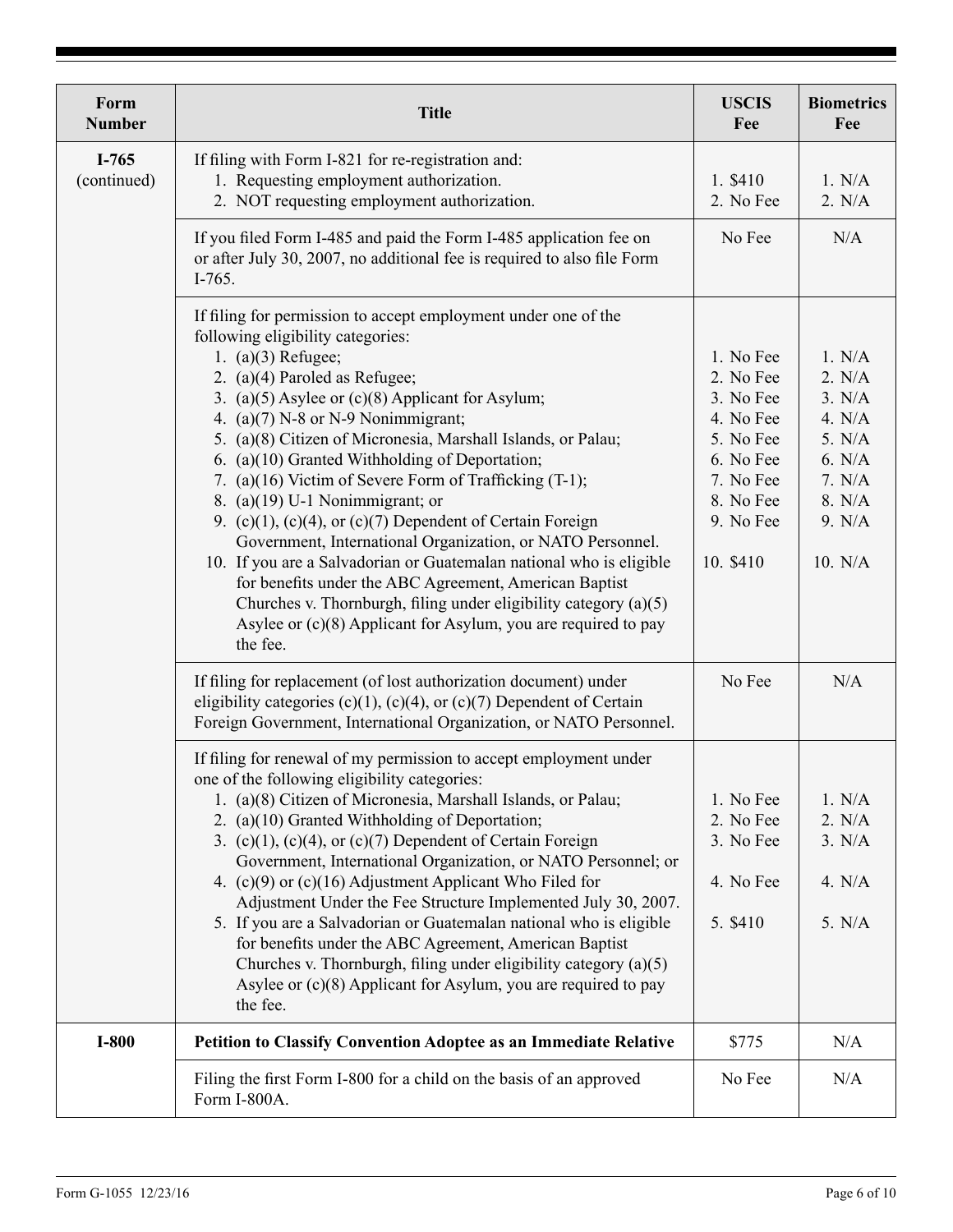| Form<br><b>Number</b>  | <b>Title</b>                                                                                                                                                                                                                                                                   | <b>USCIS</b><br>Fee   | <b>Biometrics</b><br>Fee |
|------------------------|--------------------------------------------------------------------------------------------------------------------------------------------------------------------------------------------------------------------------------------------------------------------------------|-----------------------|--------------------------|
| $I-800$<br>(continued) | If more than one Form I-800 is filed during the approval period for<br>different children and the children are siblings before the proposed<br>adoption.                                                                                                                       | No Fee                | N/A                      |
| $I-800A$               | <b>Application for Determination of Suitability to Adopt a Child</b><br>from a Convention Country<br>* A biometric services fee is required for each adult household<br>member over 18 years of age.                                                                           | \$775                 | \$85*                    |
|                        | No additional fees are required if filing Supplement 1, Listing of<br>Adult Member of the Household, or Supplement 2, Consent to<br><b>Disclose Information.</b>                                                                                                               | No Fee                | N/A                      |
|                        | Additional fees may be required if filing Supplement 3, Request for<br>Action on Approved Form I-800A, and you have not yet submitted<br>Form I-800 on behalf of a specific child.                                                                                             |                       |                          |
|                        | 1. If filing to request the first extension of the approval of Form<br>$I-800A$ .<br>2. If filing to request the second extension of the approval of Form<br>$I-800A$ .                                                                                                        | 1. No Fee<br>2. \$385 | 1. N/A<br>2. \$85*       |
|                        | * A biometric services fee is required for each adult household<br>member over 18 years of age.<br>3. If filing to request a new approval notice due to circumstance<br>changes since the approval of Form I-800A.<br>* A biometric services fee is required for any new adult | 3. \$385              | $3.$ \$85*               |
|                        | household member over 18 years of age.<br>4. If filing to request the first change in Convention country since<br>the approval of Form I-800A.                                                                                                                                 | 4. No Fee             | 4. N/A                   |
|                        | 5. If filing to request the second change in Convention country<br>since the approval of Form I-800A.<br>6. If filing to request a duplicate approval notice based on the<br>approval of Form I-800A.                                                                          | 5. \$385<br>6. \$385  | 5. N/A<br>6. N/A         |
| I-817                  | <b>Application for Family Unity Benefits</b><br>*A biometric services fee is required from applicants 14 years of<br>age or older.                                                                                                                                             | \$600                 | \$85*                    |
| $I-821$                | <b>Application for Temporary Protected Status</b><br>(Must be filed with Form I-765)<br>*A biometric services fee is required from applicants 14 years of<br>age or older.                                                                                                     | Varies                | \$85*                    |
|                        | If filing for initial registration.                                                                                                                                                                                                                                            | \$50                  | \$85                     |
|                        | If filing for re-registration.                                                                                                                                                                                                                                                 | No Fee                | \$85                     |
| $I-821D$               | <b>Consideration of Deferred Action for Childhood Arrivals</b><br>(Must be filed with Form I-765)                                                                                                                                                                              | No Fee                | N/A                      |
| $I-824$                | <b>Application for Action on an Approved Application or Petition</b>                                                                                                                                                                                                           | \$465                 | N/A                      |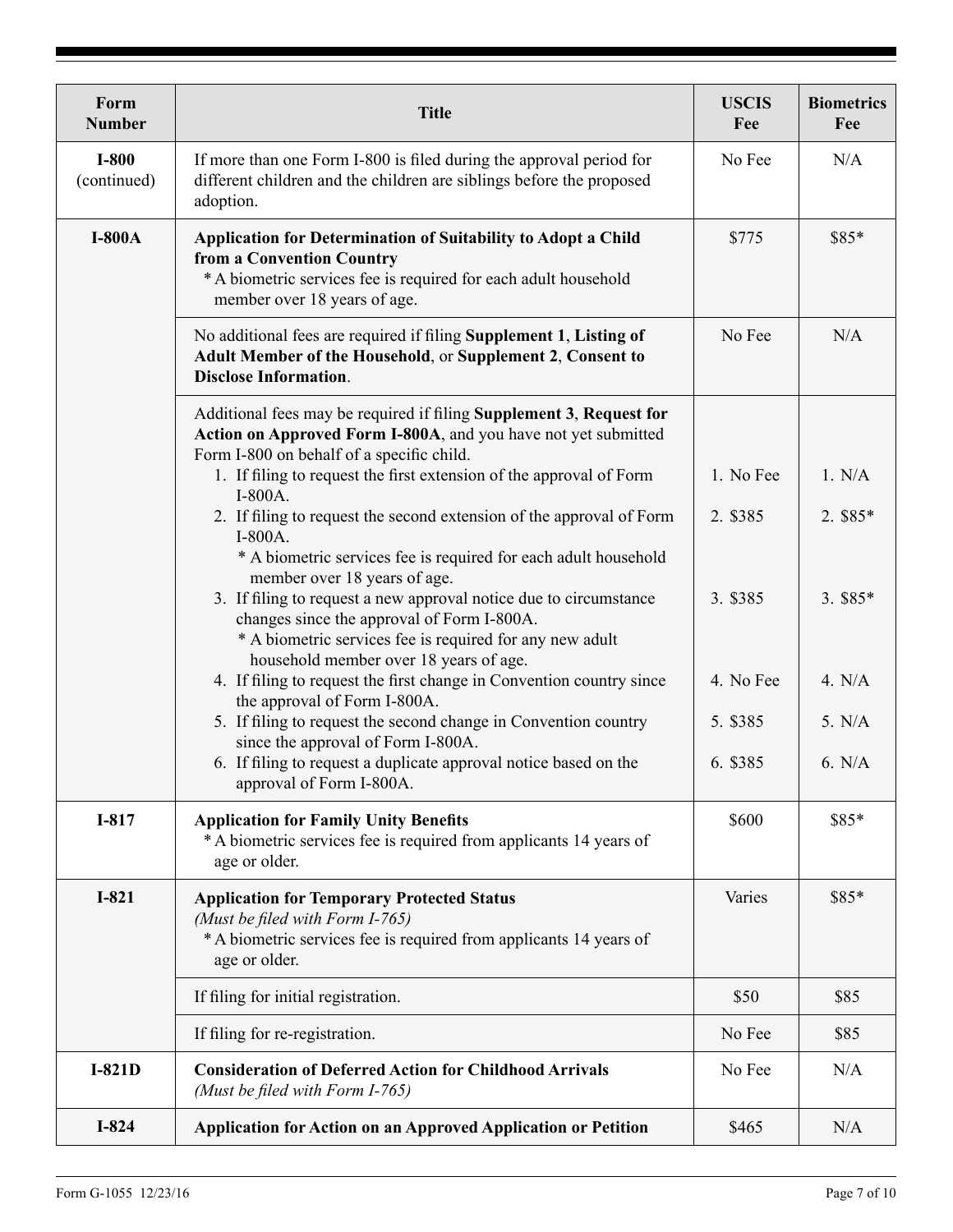| Form<br><b>Number</b> | <b>Title</b>                                                                                                                                                                                                                                                                                                     | <b>USCIS</b><br>Fee | <b>Biometrics</b><br>Fee |
|-----------------------|------------------------------------------------------------------------------------------------------------------------------------------------------------------------------------------------------------------------------------------------------------------------------------------------------------------|---------------------|--------------------------|
| $I-829$               | <b>Petition by Entrepreneur to Remove Conditions on Permanent</b><br><b>Resident Status</b><br>* A biometric services fee is required from petitioners and family<br>members included in the petition who are 14 - 79 years of age.                                                                              | \$3,750             | \$85*                    |
| I-854                 | <b>Inter-Agency Alien Witness and Informant Record</b>                                                                                                                                                                                                                                                           | No Fee              | N/A                      |
| I-864                 | Affidavit of Support Under Section 213A of the INA                                                                                                                                                                                                                                                               | No Fee              | N/A                      |
| <b>I-864A</b>         | <b>Contract Between Sponsor and Household Member</b>                                                                                                                                                                                                                                                             | No Fee              | N/A                      |
| $I-864EZ$             | Affidavit of Support Under Section 213A of the INA                                                                                                                                                                                                                                                               | No Fee              | N/A                      |
| $I-864P$              | <b>HHS Poverty Guidelines for Affidavit of Support</b>                                                                                                                                                                                                                                                           | No Fee              | N/A                      |
| $I-864W$              | <b>Request for Exemption for Intending Immigrant's Affidavit of</b><br><b>Support</b>                                                                                                                                                                                                                            | No Fee              | N/A                      |
| I-865                 | <b>Sponsor's Notice of Change of Address</b>                                                                                                                                                                                                                                                                     | No Fee              | N/A                      |
| I-881                 | <b>Application for Suspension of Deportation or Special Rule</b><br><b>Cancellation of Removal (Pursuant to Section 203 of Public Law</b><br>105-100 (NACARA))                                                                                                                                                   | \$285               | \$85                     |
|                       | Maximum payable by family when filed together (spouses and<br>unmarried children).<br>* A biometric services fee is required from each family member,<br>regardless of age.                                                                                                                                      | \$570               | \$85*                    |
|                       | If filed with the Immigration Court (Executive Office of<br>Immigration Review).                                                                                                                                                                                                                                 | \$165               | \$85                     |
|                       | If USCIS refers the application to the Immigration Court, the Court<br>will charge a single fee whenever applications are filed by two or<br>more applicants in the same proceedings.                                                                                                                            | No Fee              | N/A                      |
| I-905                 | <b>Application for Authorization to Issue Certification for</b><br><b>Health Care Workers</b>                                                                                                                                                                                                                    | \$230               | N/A                      |
| I-907                 | <b>Request for Premium Processing Service</b><br>* This fee is in addition to the required filing fee for the related<br>application or petition. This fee must be paid in a separate check<br>or money order from the other filing fees.                                                                        | $$1,225*$           | N/A                      |
| $I-910$               | <b>Application for Civil Surgeon Designation</b>                                                                                                                                                                                                                                                                 | \$785               | N/A                      |
|                       | For an application from a medical officer in the U.S. Armed Forces or<br>civilian physician employed by the U.S. Government who examines<br>members and veterans of the Armed Forces and their dependents at a<br>military, Department of Veterans Affairs, or U.S. Government facility<br>in the United States. | No Fee              | N/A                      |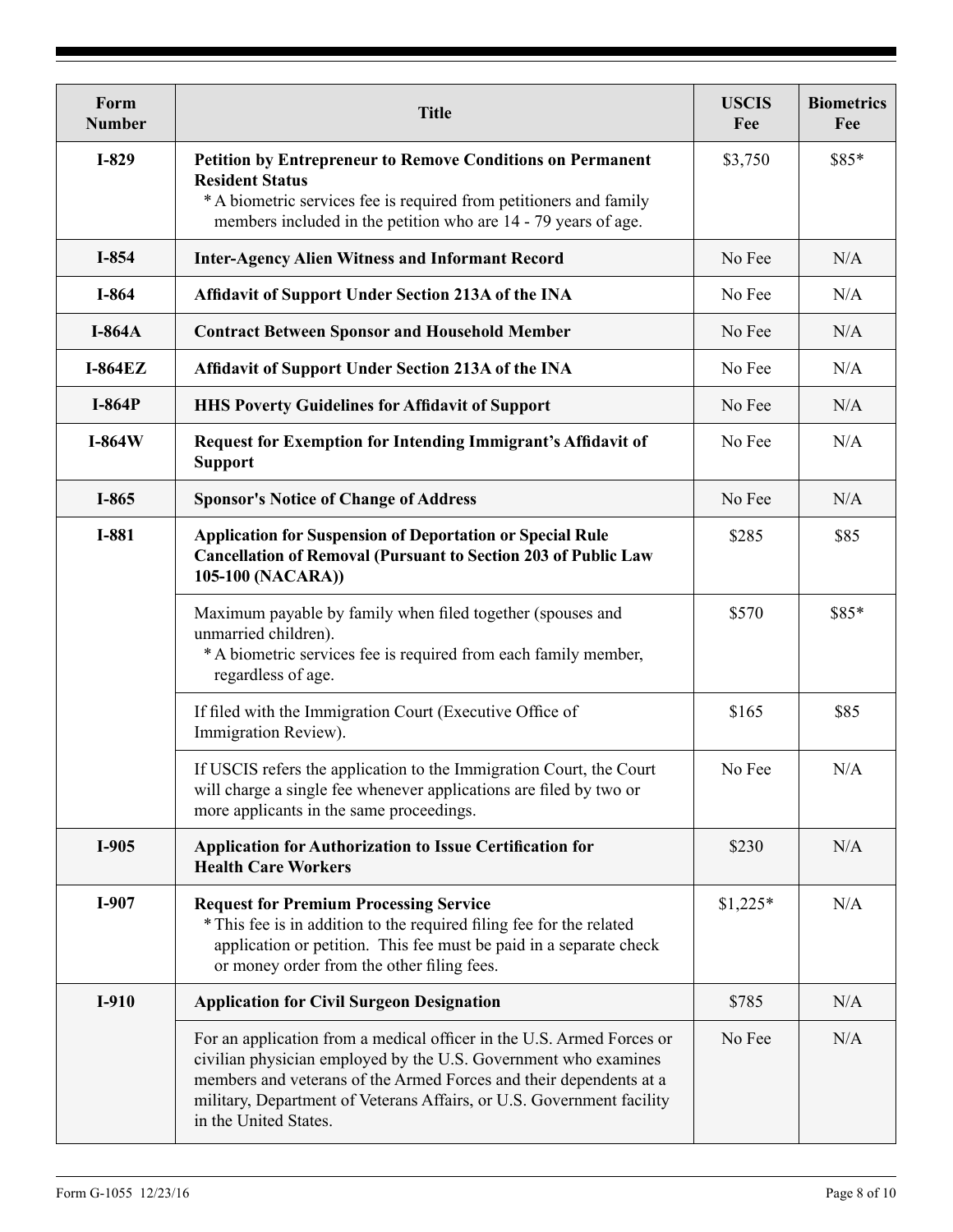| Form<br><b>Number</b> | <b>Title</b>                                                                                                                                                                                                                                                         | <b>USCIS</b><br>Fee | <b>Biometrics</b><br>Fee |
|-----------------------|----------------------------------------------------------------------------------------------------------------------------------------------------------------------------------------------------------------------------------------------------------------------|---------------------|--------------------------|
| I-912                 | <b>Request for Fee Waiver</b><br>* This form provides appropriate guidance about USCIS fees that<br>may be waived based on a demonstrated inability to pay.                                                                                                          | No Fee*             | N/A                      |
| $I-912P$              | <b>HHS Poverty Guidelines for Fee Waiver Request</b>                                                                                                                                                                                                                 | N/A                 | N/A                      |
| $I-914$               | <b>Application for T Nonimmigrant Status</b>                                                                                                                                                                                                                         | No Fee              | N/A                      |
|                       | No additional fees are required if filing Supplement A to Form I-914,<br><b>Application for Immigrant Family Member of a T-1 Recipient,</b><br>or Supplement B to Form I-914, Declaration of Law Enforcement<br><b>Officer for Victim of Trafficking in Persons.</b> | No Fee              | N/A                      |
| $I-918$               | <b>Petition for U Nonimmigrant Status</b>                                                                                                                                                                                                                            | No Fee              | N/A                      |
|                       | No additional fees are required if filing Supplement A to Form I-918,<br>Petition for Qualifying Family Member of U-1 Recipient, or<br>Supplement B to Form I-918, U Nonimmigrant Status.                                                                            | No Fee              | N/A                      |
| $I-924$               | <b>Application for Regional Designation Center Under the</b><br><b>Immigrant Investor Program</b>                                                                                                                                                                    | \$17,795            | N/A                      |
| $I-924A$              | <b>Annual Certification of Regional Center</b>                                                                                                                                                                                                                       | \$3,035             | N/A                      |
| $I-929$               | Petition for Qualifying Family Member of a U-1 Nonimmigrant                                                                                                                                                                                                          | \$230               | N/A                      |
| $I-942$               | <b>Request for Reduced Fee</b><br>* You may request a reduced fee for Form N-400, Application for<br>Naturalization, if your documented annual household income<br>is greater than 150 percent and not more than 200 percent of the<br>Federal Poverty Guidelines.   | No Fee*             | N/A                      |
| $I-942P$              | <b>Income Guidelines for Reduced Fees</b>                                                                                                                                                                                                                            | No Fee              | N/A                      |
| $N-4$                 | <b>Monthly Report on Naturalization Papers</b>                                                                                                                                                                                                                       | No Fee              | N/A                      |
| $N-300$               | <b>Application to File Declaration of Intention</b>                                                                                                                                                                                                                  | \$270               | N/A                      |
| $N-336$               | <b>Request for a Hearing on a Decision in Naturalization</b><br><b>Proceedings Under Section 336</b>                                                                                                                                                                 | \$700               | N/A                      |
|                       | If filed on or after October 1, 2004 by an applicant who has filed an<br>Form N-400, Application for Naturalization under sections 328 or<br>329 of the Act with respect to military service and whose application<br>has been denied.                               | No Fee              | N/A                      |